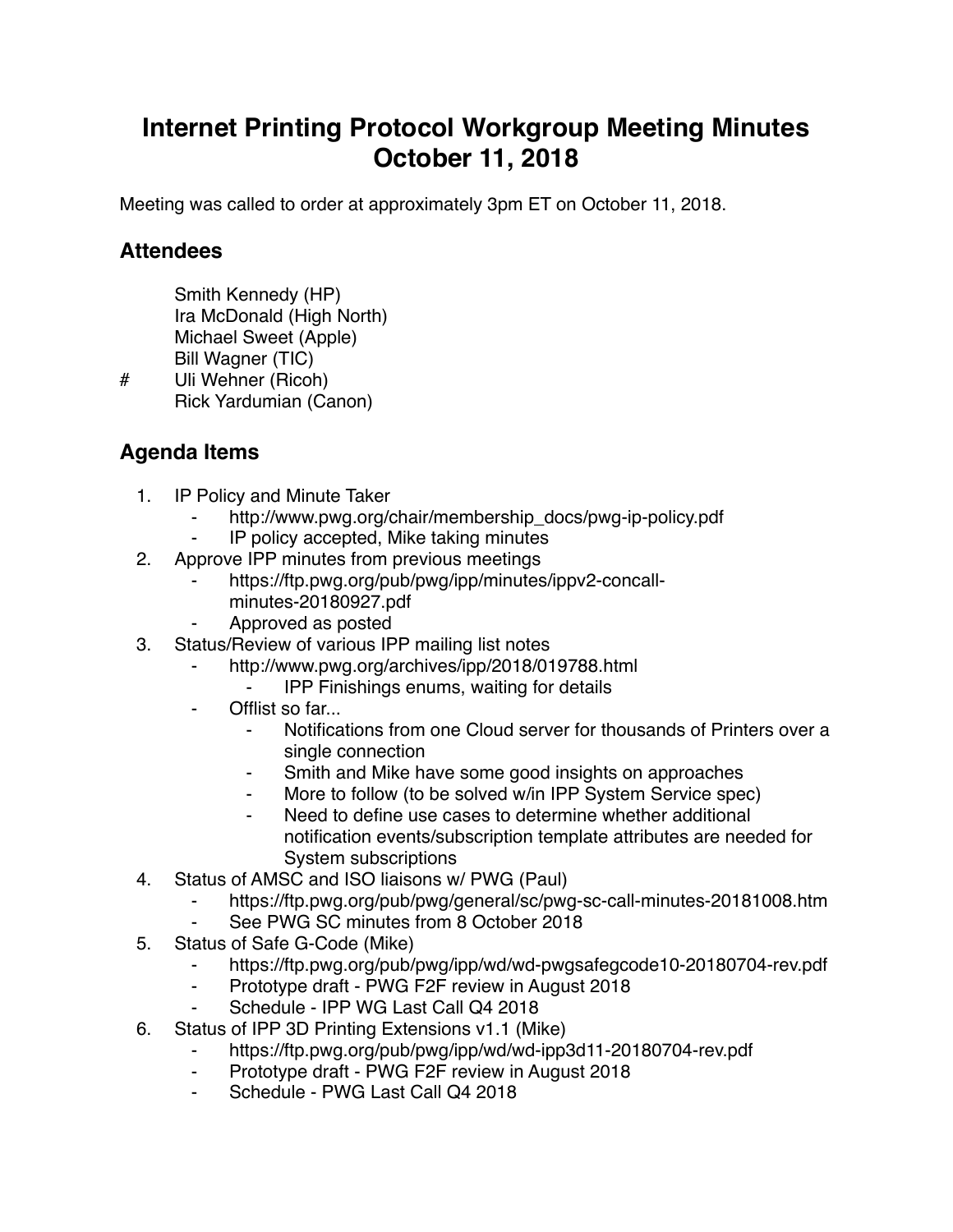- 7. Status of How to Print Using the IPP (Mike)
	- ⁃ https://ftp.pwg.org/pub/pwg/ipp/wd/wd-ippguide-20180918.html
	- https://ftp.pwg.org/pub/pwg/ipp/wd/wd-ippguide-20180918.pdf
	- ⁃ https://github.com/istopwg/pwg-books
	- ⁃ IPP WG review in September 2018
	- ⁃ Stable draft edits pending from 09/27/18 review
	- ⁃ Schedule one more quick review and then post to PWG site
- 8. Status of IPP Encrypted Jobs and Documents (Mike)
	- ⁃ https://ftp.pwg.org/pub/pwg/ipp/wd/wd-ipptrustnoone10-20180328-rev.pdf
	- ⁃ Interim draft PWG F2F review in May 2018
	- ⁃ Good news PGP-based path forward on 06/04/18!
	- Schedule Mike to work on updated draft w/ just PGP this fall
- 9. Status of IPP System Service (Ira/Mike)
	- https://ftp.pwg.org/pub/pwg/ipp/wd/wd-ippsystem10-20180701-rev.pdf
	- ⁃ Prototype draft PWG F2F review in August 2018
	- ⁃ Prototyping tasks being tracked as a Github project
	- Schedule prototype in "ippserver" Stable draft in Q3/Q4 2018
- 10. Status of IPP Everywhere Printer Self-Certification 1.0 Update 3?
	- ⁃ http://ftp.pwg.org/pub/pwg/ipp/minutes/ippv2-f2f-minutes-20180515.pdf
	- ⁃ Goals, ipptool and ippfind updates
	- ⁃ Now have code signing certificate!
	- ⁃ But Mike is having some issues building Windows 32-bit tools and 64-bit installers
	- Schedule Mike to release beta of update 3 for testing soon
- 11. Status of IPP Everywhere 1.1 (Mike)
	- https://ftp.pwg.org/pub/pwg/ipp/wd/wd-ippeve11-20180926-rev.pdf
	- ⁃ Prototype draft IPP WG review on 9/27/18
	- Schedule Q3/Q4 2018
- 12. Status of IPP Everywhere 1.1 Self-Certification Manual 1.1 (Mike)
	- https://ftp.pwg.org/pub/pwg/ipp/wd/wd-ippeveselfcert11-20180704-rev.pdf
	- ⁃ Prototype draft PWG F2F review in August 2018
	- Schedule Q3/Q4 2018
- 13. Review of IPP Document Object v1.1 (Mike)
	- https://ftp.pwg.org/pub/pwg/ipp/wd/wd-ippdocobject11-20180919.pdf
	- ⁃ http://www.pwg.org/archives/ipp/2018/019777.html
	- ⁃ Initial draft
	- ⁃ Section 4:
		- ⁃ Line 277: "This specification" instead of "This document"
	- ⁃ Section 4.1:
		- Figure 1:
			- Change Document Created bubble to list of document creation operations (Print-Job, Print-URI, Send-Document, Send-URI)
			- Add "Processing Error Occurs" to aborted arrow"
	- Section 4.2:
		- Split first sentence at "while".
		- Table 1: Add target column Job, Document, or Printer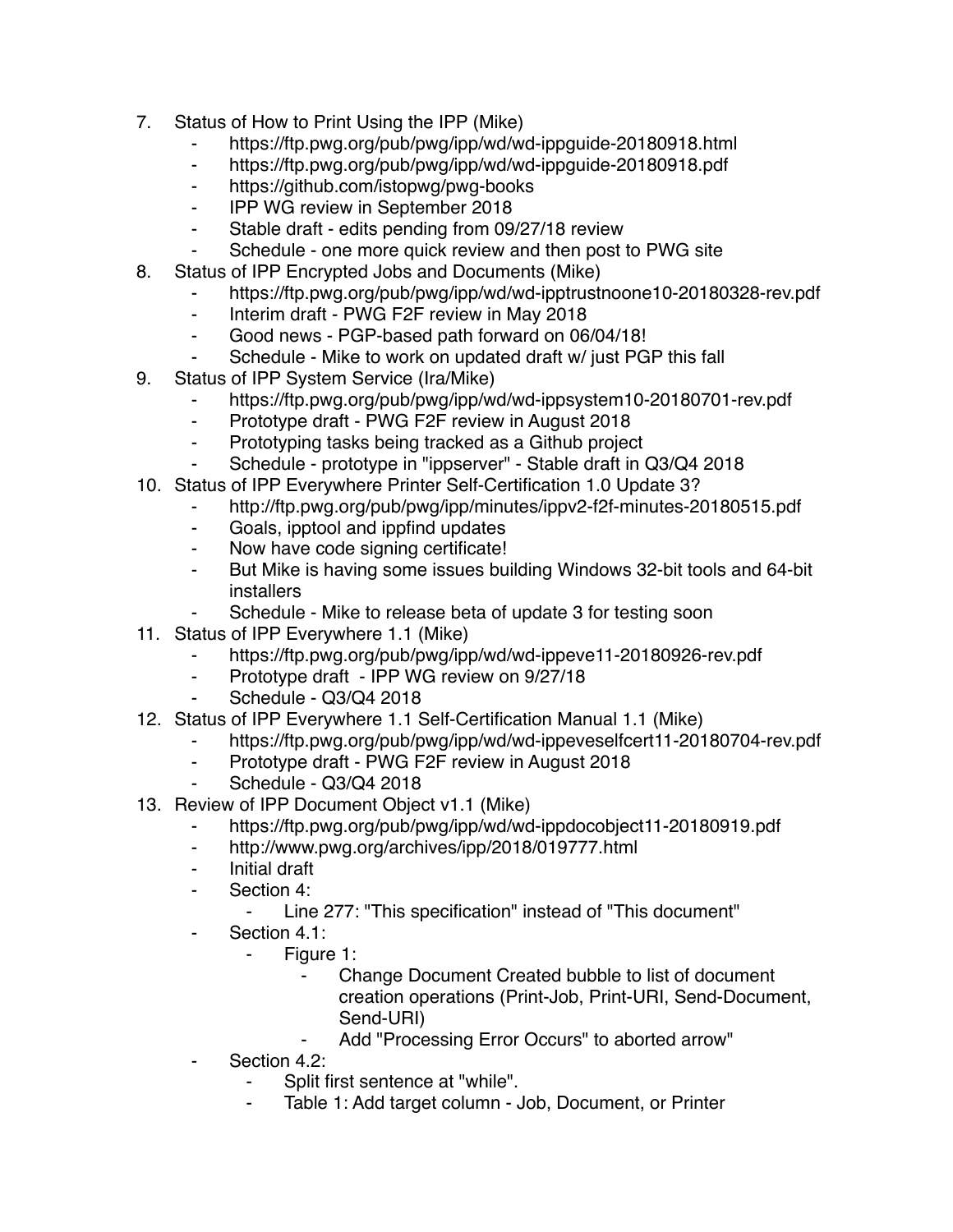- ⁃ Section 4.3:
	- Line 321: Change "any of these levels" to "any of the previous levels"
- Section 5:
	- Update note: "The Internet Printing Protoco/1.1 [STD92] deprecates the use of the "job-uri" operation attribute ..."
- Section 5.1.1:
	- ⁃ Drop mention of Reprocess-Job and Restart-Job.
	- Lines 342-345 (what happens to other documents): Delete
	- Lines 346-347: Capitalize Document, "Cancel-Document request"
- ⁃ Section 6.2.3:
	- ⁃ Document Status, not Description
- Global: Double-check that all uses of "Document" are capitalized
- Global: Check on whether authenticated user is a defined term (here or in STD92)
- Global: Reword Access Rights to be "Only the Job Owner or an Operator or Administrator of the Printer can perform this operation."
- ⁃ Section 10.1:
	- ⁃ Add reference to old 5100.5 spec, like in section 10.1
- Section 10.2:
	- ⁃ "Table 9 lists obsolete Document Status attributes that were defined in ..."
	- Add note that original attributes are not affected. Only Document Status attributes are made obsolete.
	- ⁃ Add note that RFC 3381 is also obsolete
	- Rename "Reference" column to "Origin"
- Section 16.2:
	- ⁃ Add "(Obsoleted by RFC 8011)" for RFC 3381 reference
- ⁃ Action: Mike to file issue against PWG 5100.12 to update for new PWG specs, remove obsolete stuff
- Status: Interim
- Schedule TBD
- 15. Status/Review of IPP Job Extensions v1.1 (Mike)
	- https://ftp.pwg.org/pub/pwg/ipp/wd/wd-ippjobext11-20180926-rev.pdf
	- ⁃ http://www.pwg.org/archives/ipp/2018/019781.html
	- ⁃ http://www.pwg.org/archives/ipp/2018/019782.html
	- ⁃ Initial draft for IPP WG review
	- ⁃ Did not get to this
	- Schedule TBD
- 16. Status/Review of IPP HTTP Authentication best practices (Smith)
	- https://ftp.pwg.org/pub/pwg/ipp/wd/wd-ippauth-20180913-rev.pdf
	- ⁃ http://www.pwg.org/archives/ipp/2018/019766.html
	- Interim draft PWG F2F review in August 2018
	- ⁃ IPP WG consensus to publish as PWG Best Practice
	- ⁃ Did not get to this
	- Schedule TBD
- 17. Status/Review of JPS2 v2 (Smith)